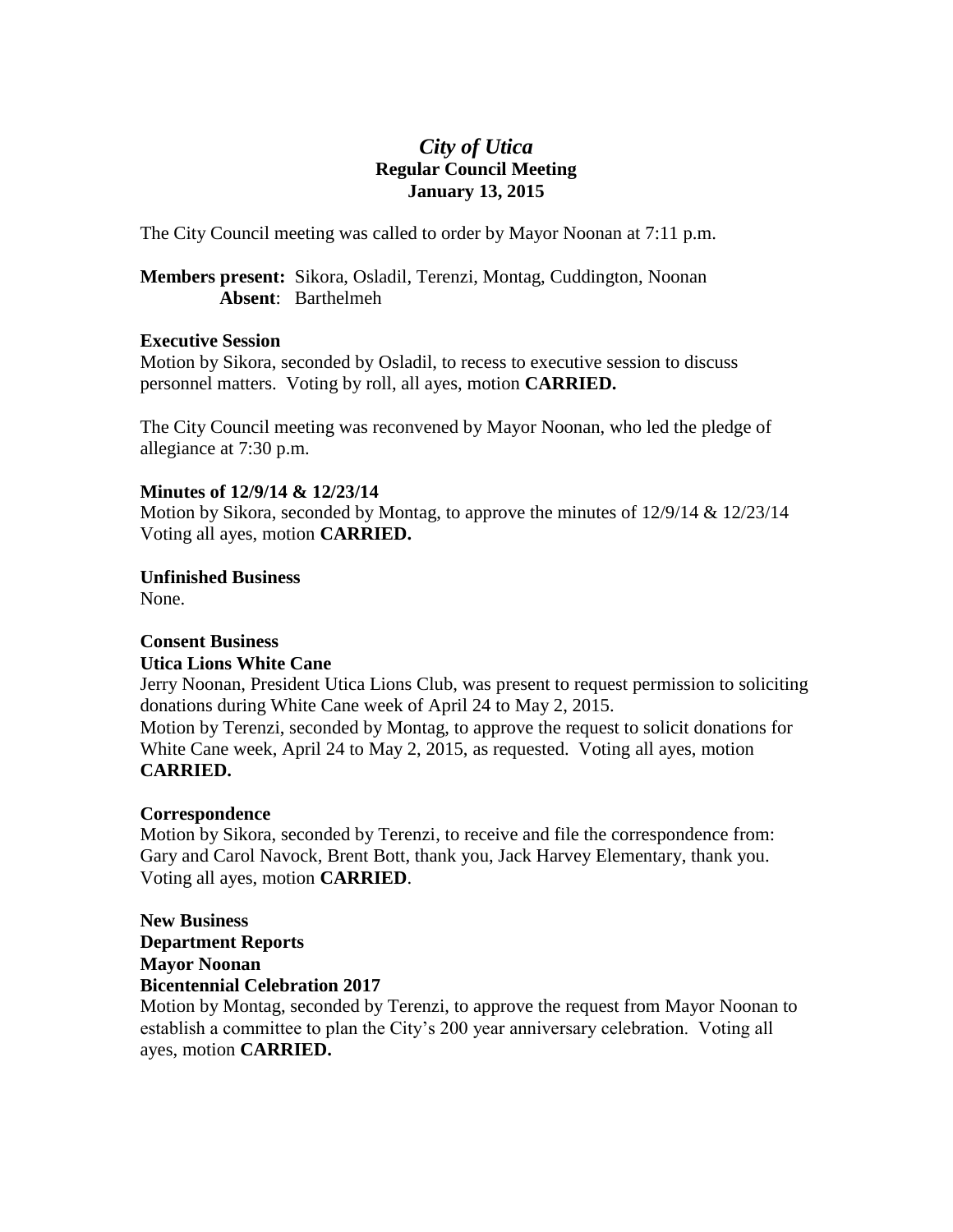**Regular Council Meeting January 13, 2015** Page 2 of 4

## **MERS Deferred Compensation Plan**

Motion by Sikora, seconded by Osladil, to approve the addition of a MERS 457 Supplemental Retirement Plan for the employees, as recommended by Mayor Noonan. Voting all ayes, motion **CARRIED.**

## **Council Reports**

No report.

**Assessing- Nancy Strehl, Assessor** No report.

**Building- Jerry Owczarzak** No report.

**Fire- Kevin Wilseck, Chief** No report.

# **Police- Dave Faber, Chief**

# **Livescan Request**

Dave Faber, Chief, explained that in order to continue the Livescan maintenance and use, they must be upgraded and is an agency cost of \$7.985.74. The work will be done and accounted for in fiscal year 2016.

Motion by Terenzi, seconded by Sikora, to approve the request to upgrade the Livescan equipment, as presented. Voting all ayes, motion **CARRIED.**

Dave Faber, Chief, also informed Council that three part time patrol officers have started their employment with the City.

# **Public Hearing**

### **Dogtopia 45515 Schoehnerr- Sign Variance**

Motion by Sikora, seconded by Montag, to open the public hearing at 7:45 p.m. Voting all ayes, motion **CARRIED.**

Melissa Aris, Manager, was present to request a sign variance to increase the square footage of a wall sign by 50 square feet due to the very large façade of the tenant space. Steve Cassin, the City Planner, recommends approval as it is comparable to other variances given on surrounding property. The Planning Commission recommended approval. As there were no comments from the public, motion by Sikora, seconded by Terenzi, to close the public hearing at 7:50 p.m. Voting all ayes, motion **CARRIED.**

Motion by Sikora, seconded by Terenzi, to approve the wall sign variance request of 50 sq. ft. to allow a 150 sq. ft wall sign at 45515 Schoehnerr, parcel 07-35-400-032. Voting all ayes, motion **CARRIED.**

# **Hydro Pros 45410 Van Dyke- Parking Space & Rear Yard Setback Variance**

Motion by Sikora, seconded by Montag, to open the public hearing at 7:50 p.m. Voting all ayes, motion **CARRIED.**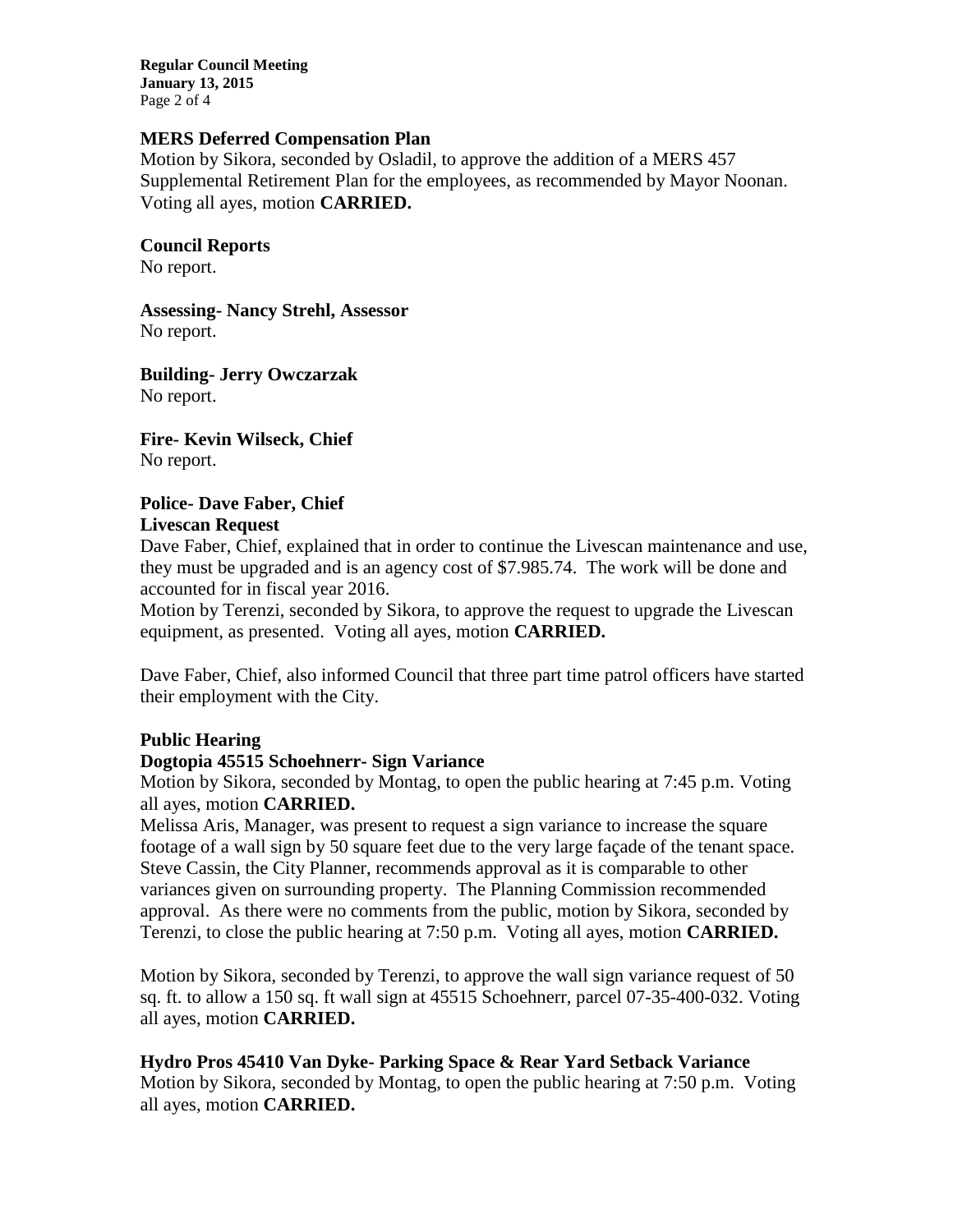**Regular Council Meeting January 13, 2015** Page 3 of 4

John McCann, Architect, was present to request a parking space and rear yard setback variance at 45410 Van Dyke, to allow for a storage space addition to the building. The 1,200 square foot addition would have a rear yard setback of 5' and parking spaces of 14 which is 8 spaces less that the required 22. The building setback would be consistent with the building to the south. The addition would allow the storage of materials to be inside which are currently outside and have a new dumpster enclosure. Steve Cassin, the City Planner, recommends approval along with the Planning Commission. Councilman Osladil questioned the parking requirements if the retail use changes. Steve Cassin stated that Council can make the parking variance allowable on this use only. As there were no other comments from the public, motion by Sikora, seconded by Montag, to close the public hearing at 8:00 p.m.

Motion by Sikora, seconded by Cuddington, to approve the rear yard setback to be 5 feet, a variance of 25 feet and 14 parking spaces from the required parking spaces of 22, a variance of 8 spaces at 45410 Van Dyke. The parking variance is approved for this use only. Voting all ayes, motion **CARRIED.**

#### **DPW- Bill Lang, Superintendent**

Bill Lang, Superintendent informed all that the Hike and Bike Trail bid came in 8.9% over budget. Also, his department is looking to hire a part-time clerical person, replacing our currently retired full-timer.

#### **Treasurer- Philip Paternoster**

No report.

**Administration- Beth Ricketts, City Clerk** No report.

**Library- Marsha Doege, Director** No report.

#### **Parks and Recreation Commission**

A reminder and invitation to all was given concerning the upcoming Ice Festival on February 13 to 15, 2015.

**Historic District Commission**

No report.

### **City Attorney- James McGrail ACT345 Pension Board Request**

Jim McGrail, City Attorney, request Council to confirm the service of Nancy Carter on the Act345 pension board as she is now a full time City employee.

Motion by Sikora, seconded by Terenzi, to approve the continuation of Nancy Carter as an Act345 Pension Board member. Voting by roll, all ayes, motion **CARRIED.**